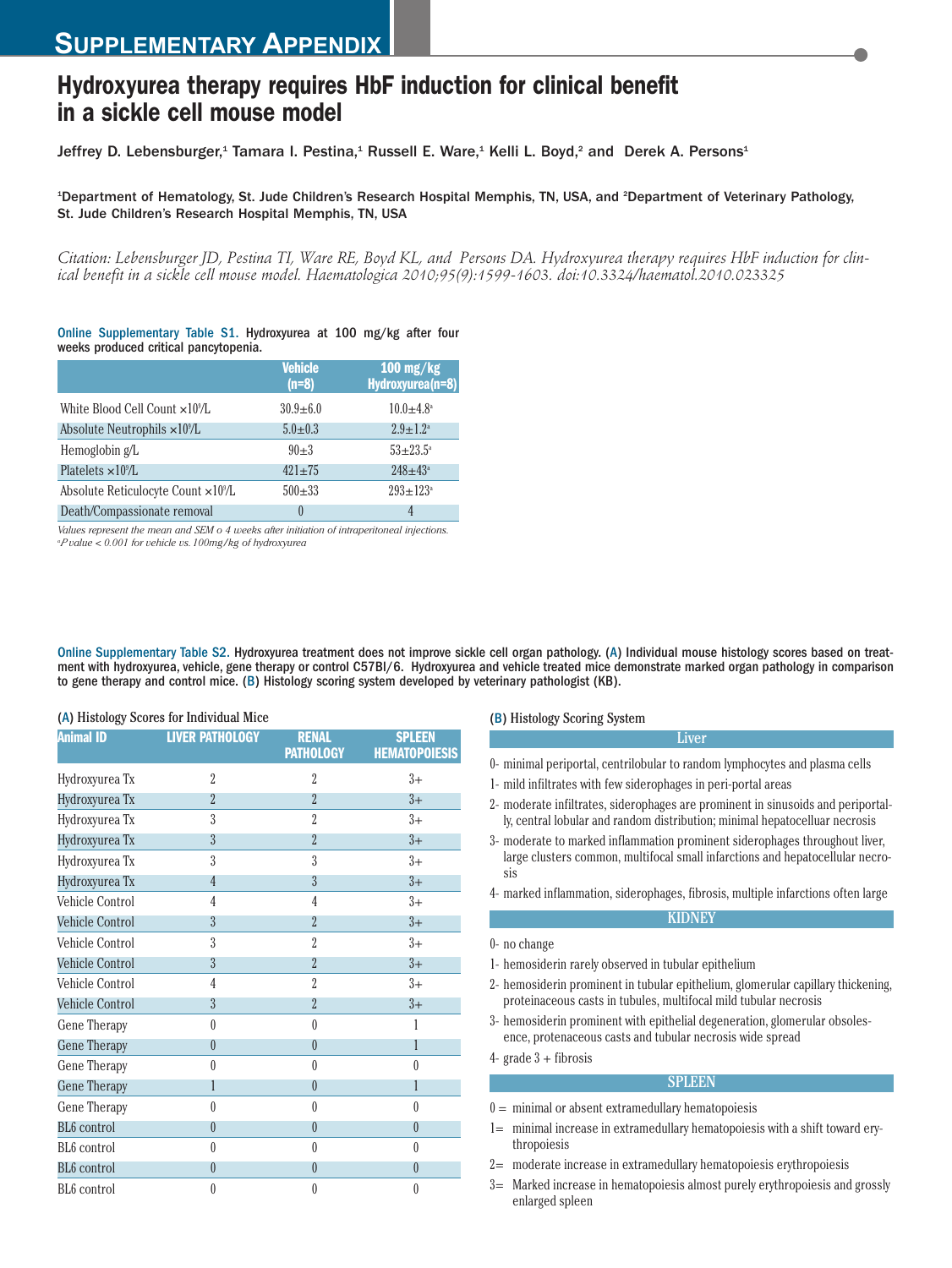## 8 weeks posttransplant



## 12 weeks posttransplant



Online Supplementary Figure S1. C57BL6 mice transplanted with BERK bone marrow. Eight weeks after transplantation, mice were not fully engrafted. Hydroxyurea therapy or vehicle was initiated at week 9, prior to full engraftment. Twelve weeks after transplantation, hemoglobin electropheresis demonstrates full sickle cell engraftment (>99% HbS) without fetal hemoglobin induction. Any mice not fully engrafted (\*) were removed from the study.

## **A** HPLC for Vehicle Treated Mouse



## **B** HPLC for Hydroxyurea Treated Mouse



## **C** HPLC for Gene Therapy Treated Mouse



Online Supplementary Figure S2. HPLC of red cell hemolysates from vehicle-, hydroxyurea-, and gene therapy-treated SCD mice. (A) Representative HPLC profiles of hemolysates from a vehicle-treated SCD mouse (HbF: 0%), (B) a hydroxyurea-treated mouse (HbF: 0%), and a (C) gene therapy treated mouse (HbF: 52%). Below each trace is the retention time (RT), relative retention time (REL RT), and the percentage concentration (CONC).